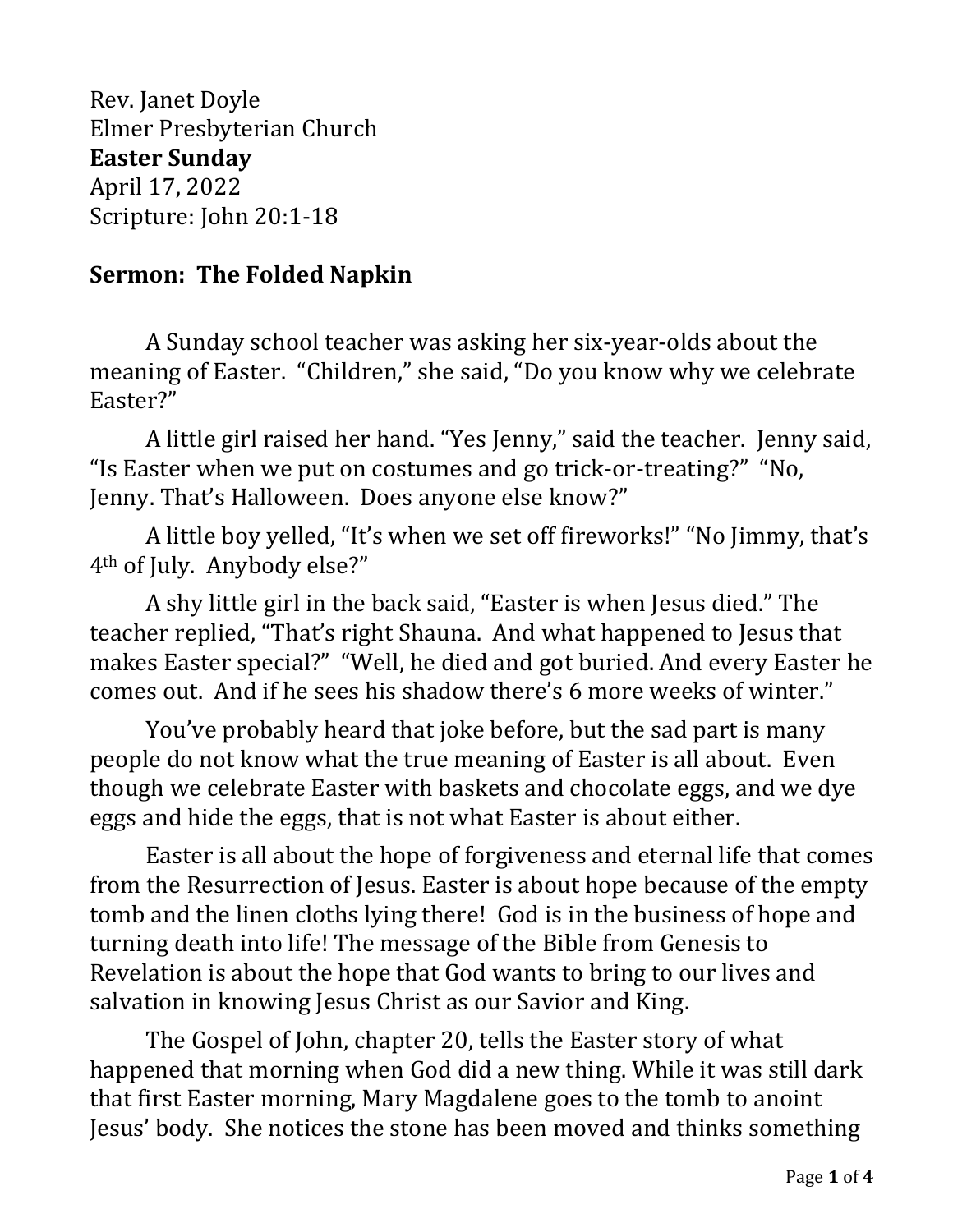happened to Jesus. She runs to tell the disciples and finds Peter and the disciple John and tells them that someone has taken Jesus, and she doesn't know where they have put him. Mary doesn't understand what has happened and doesn't know what to do next.

The disciples still didn't come to the realization that Jesus had been raised from the dead like he told them he would.

Like Mary, the two disciples ran to the tomb. John arrives at the tomb first but waits to enter. And unlike the four-day dead Lazarus, who stumbled out of his tomb with all his burial wrappings still on, Jesus has left his linen wrappings lying there.

Peter, who denied knowing Jesus three times in the Courtyard the night of Jesus' arrest, is so excited, he goes inside the tomb and discovers that the tomb is indeed empty, the linen wrappings are lying there and the cloth that had covered Jesus' head was folded up and lying apart from the other wrappings.

Jesus, the baby who was born in a stable and wrapped in swaddling cloths, had grown up and died on the cross for everyone. Again, Jesus was wrapped in cloths and laid in a tomb.

Now the tomb seems to be empty, and the cloths were lying there waiting to be discovered.

Why did Jesus fold the linen burial cloth after his resurrection? The Bible takes an entire verse to tell us that the napkin was neatly folded and was placed at the head of that stony coffin.

In order to understand the significance of the folded napkin, we need to understand a little about the Hebrew tradition of the day.

The folded napkin had to do with the master and servant, and every Jewish boy knew this tradition. When the servant set the dinner table for the master, he made sure that it was exactly the way the master wanted it. The table was furnished perfectly, and the servant would wait, just out of sight, until the master had finished eating.

The servant would not dare touch the table until the Master was finished. Now if the Master was finished eating, he would rise from the table, wipe his mouth and hands and toss the napkin onto the table. The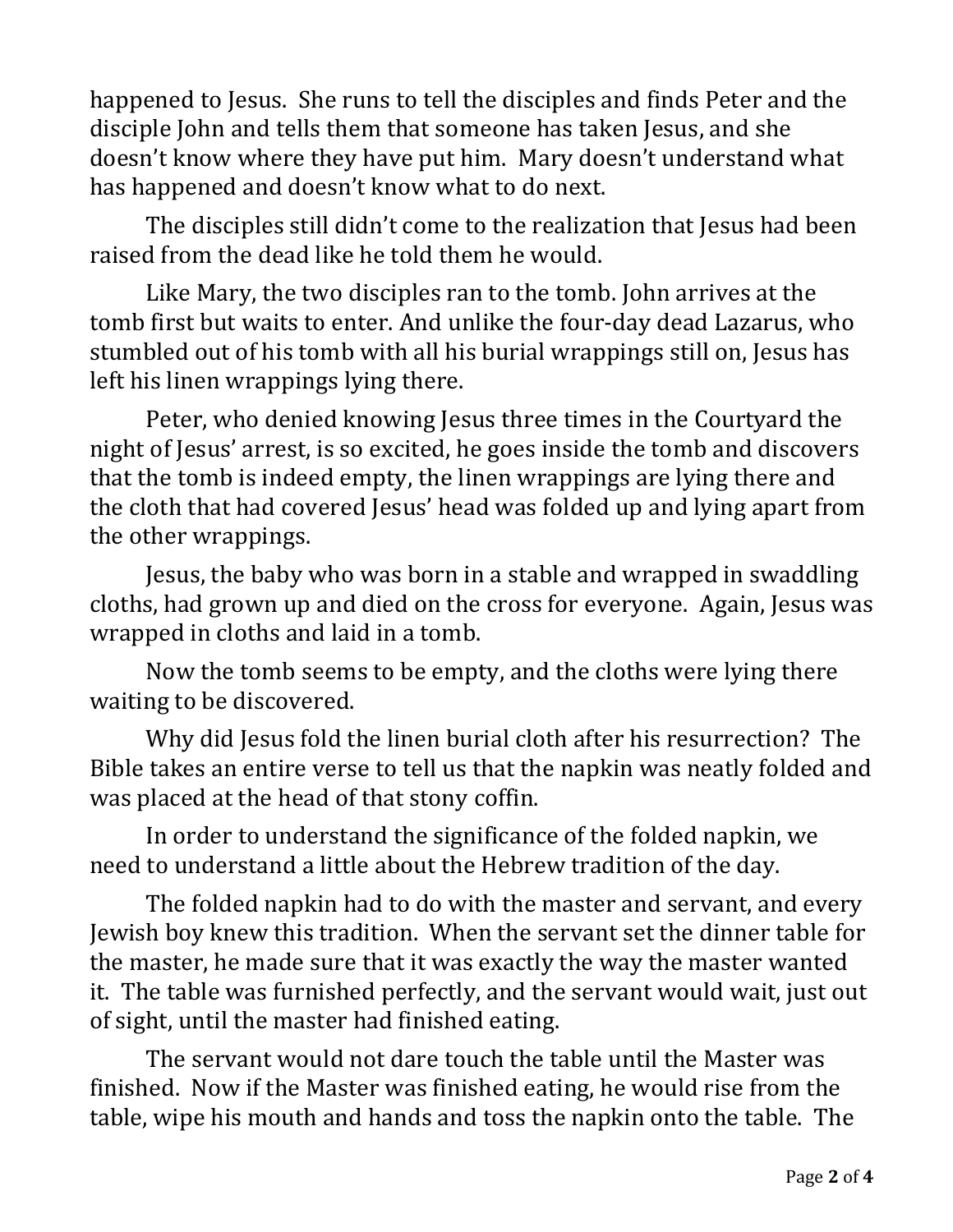servant would then know to clear the table. For in those days, the wadded napkin meant, "I'm finished."

But if the Master got up from the table, folded his napkin and laid it beside his plate, the servant would not dare touch the table, because the folded napkin meant, "I'm coming back!"

The folded napkin and linen cloth in the empty tomb of Jesus can tell us that Jesus Christ, our Savior, is "not finished." Jesus is *coming back* as he has promised us.

Jesus, our Risen King, is coming back for his faithful servants and we need to be ready for his return.

In our scripture lesson Mary is standing outside of the tomb still weeping and she enters the tomb. Mary finds two angels, one sitting at the head and the other at the foot of the place where the body of Jesus had been lying. Angels were a part of Jesus' birth as well as his resurrection. The angels ask her why she is crying. Mary then has a conversation with the angels telling them she isn't sure where they have taken Jesus.

As she turns to leave, she sees someone standing there and thinks he is the gardener. Jesus asks the same question as the angels, "Dear woman, why are you crying? Who are you looking for?" As soon as Jesus calls her by her name, "Mary!" she realizes it is Jesus.

Mary, as well as all of us, needs to realize that this is not the end of the story but the beginning. New ministry is beginning for all who love Jesus and know he is coming back.

Jesus is asking us the same question this morning. Who are we looking for? Is Jesus calling our name this Easter morning?

In the death and resurrection of Jesus we are experiencing a new creation, "everything old has passed away and behold everything has become new." *(2 Corinthians 5:17)*

Jesus sends Mary out of the garden rejoicing. She is sent out to tell everyone the darkness has not overcome; the Word made flesh has overcome the darkness.